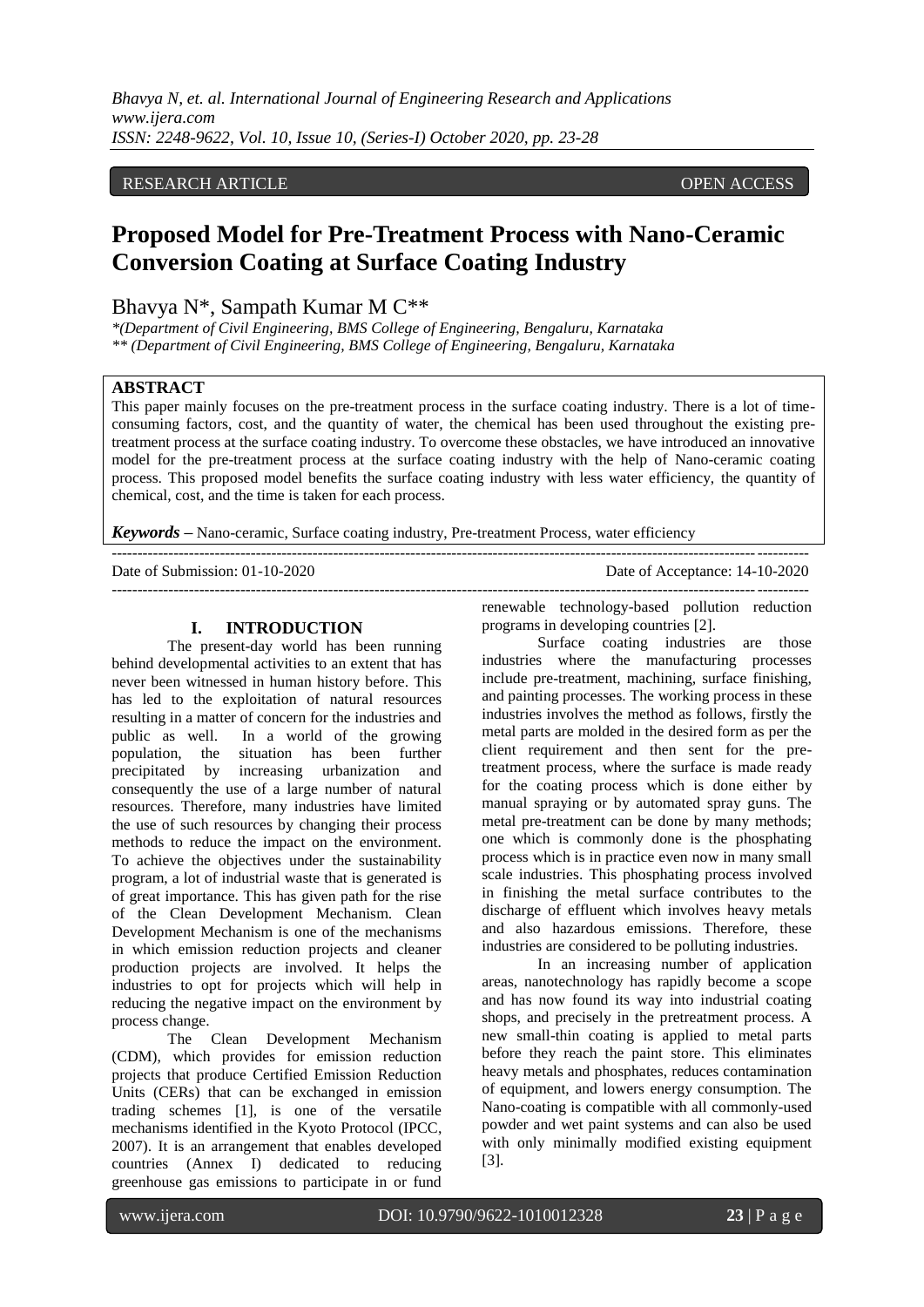This proposed model focuses on how to reduce the different stages of the pre-treatment process in the surface coating industry with the help of Nanoceramic conversion coating

# **II. REVIEW OF LITERATURE**

In [4], the author suggested a mixed-integer bi-level hierarchical programming model (MIBLHP) examine the effect of the implementation of CDM to reduce CO2 emissions on the optimization of the regional energy-water-carbon nexus in the electricity system of China. The results reveal that the highest satisfaction levels  $(\lambda \text{ O } 0.934)$  are when the level of CO2 reduction is up to 40%, which means that each part of the device has reached the best state.

In [5], the author conducted a water balancing method for sugarcane crops in the semiarid zone. The crop evapotranspiration was calculated by the field water balance, reference evapotranspiration (ETo) by the Penman-Monteith approach, while the crop coefficient was computed using the normal FAO-56 methodology. The field research was performed for two consecutive years to determine the evapotranspiration and grain coefficients (Kc). The regular values of Kc from the equation are very helpful for effective irrigation water management in terms of different aspects, such as the Decision Support System, Soil Moisture Dependent Crop Yield Simulation, etc.

In [6], the author evaluated the water balance in the city garden. Regarding the urban infrastructure, an innovative model is developed to improve the use of water efficiency, avoiding water contamination, and restoring natural water streams. This model helps to differentiate with existing and proposed urban city projects.

In [7], studied on Bonderite which results in phosphate-free, and heavy metal free pre-treatment process. The use of Bonderite gives the coating a high quality, which shows good adhesion and excellent corrosion protection. The contribution is devoted to the evaluation of these properties. The experimental results which were obtained thus showed an increased quality of powdery coatings using a modern method of coating chemical premodification – a conversion layer Bonderite NT type.

In [8], Nano-ceramic coatings were tested for phosphate-free protective layers on galvanized sheets of steel using an H2O2 additive. For the coating morphology, more parameters such as pH solution and H2O2 concentration as oxidants were evaluated. Scanning electron microscopy/energy dispersive spectroscopy (SEM / EDS) was used to describe the coating surface morphology. Using DC polarization and salt spray experiments on the treated layer, the corrosion efficiency of the coatings

was examined. The corrosion test findings have shown that the efficiency of H2O2-treated samples against corrosion is not substantially better than that of other treated samples.

The use of data envelopment analysis techniques with a material balance state was analyzed [9] to determine the inherent trade-offs between cost and environmental efficiency between various forms of energy use in the construction industry in China. This research used the integrated DEA-based MBP model to introduce individual carbon mitigation activities by enhancing the energy usage system and increasing energy quality in the construction sector in China in the short term, rather than implementing very costly CO2 emission control strategies (e.g. end-of-pipe treatment) or relying on conventional carbon emission control techniques.

Any construction materials absorb natural capital and electricity and release large quantities of greenhouse gases in a report on the manufacture and transport of building materials [10]. To show its efficacy and practicality in lowering carbon emissions, the proposed model was extended to the case of China, where it was observed that the model was capable of efficiently reducing the production of construction materials and transporting carbon emissions, encouraging suppliers of construction materials to take environmental measures by increasing their output and encouraging suppliers of construction materials to take environmental initiatives by increasing their output.

A rigorous technique for the systematic measurement of the water balance in collective irrigation systems (CIS) for pressurized pipelines or open canals [11] has been developed and implemented. The approach allows the measurement of different components of water loss and the estimation of water loss performance metrics that allow identification of the key issues of water loss and provides advice on steps to manage water loss. The outcome underlines the importance of improving the day-to-day operation of these networks and of rehabilitating aging infrastructures.

The corrosive resistance properties of mild steel coated with zinc phosphate were examined for evaluation in [12]. The effect of the phosphate processing parameters on the corrosion resistance of the zinc phosphate conversion coatings and the optimization of the process are explored using the Taguchi system. For both products, the findings are addressed in the testing of the phosphate conversion coatings' corrosion resistance efficiency. SEM Analysis is conducted on the crystalline structure of the material. Based on that, material behavior is discussed. To give a better processing parameter value, the ANOVA table is compared to the Taguchi method performance.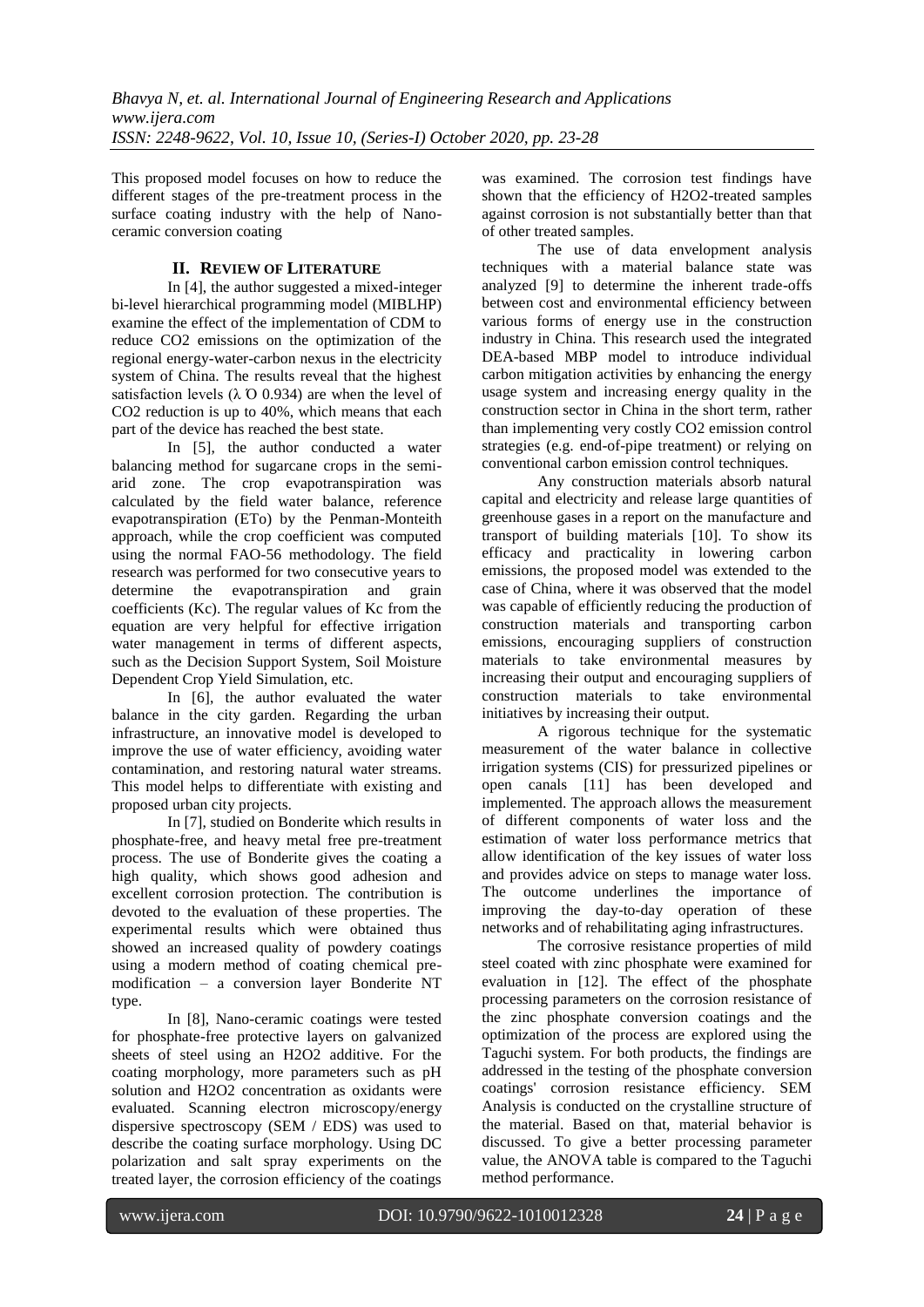*Bhavya N, et. al. International Journal of Engineering Research and Applications www.ijera.com ISSN: 2248-9622, Vol. 10, Issue 10, (Series-I) October 2020, pp. 23-28*

#### **III. EXISTING MODEL PRE-TREATMENT PROCESS**

The manufacturing process of Diesel Generating set enclosures to involve the following steps

- 1. Pre-Treatment process
- 2. Coating process

The pre-treatment process is followed by the powder coating process. The pretreatment process carried out in the plant is the phosphating process; it is also called as the seven-step process. The detailed flow diagram of the process is as shown in the figure 1 below;

The design criteria of the existing manufacturing process are as follows with the pre-treatment phosphating process with quantity of chemical used, price and the time taken to implement it as shown in figure  $2 - 4$ ;



**Fig. 1** Existing Model for Pre-Treatment Plant Process

1. *Degreasing:* The metal components are coated with oil and grease to protect the surface from corrosion. If the oil and grease are present on the surface of the metal, the coating of the surface becomes difficult. So, to remove this, the components are passed through a degreasing chamber/tank where an alkaline cleaner i.e. Delube-LP is used. The components are

mechanically loaded and dipped in the tank with a degreasing solution for 8-10 minutes.

- 2. *Water rinse-1:* To prepare the surface for the de-rusting process, the component is washed with industrial water.
- 3. *De-rusting:* To prevent the rusting of the metal parts, de-rusting is done using an acidic chemical known as Deoxid-120(M).
- 4. *Water rinse-2:* To prepare the surface for the activation process, it is washed with industrial water.
- 5. *Activation:* Here the metal parts are washed with RO water to make the surface fit for the phosphating process. The chemical used for this is Kris Fine-Z, it is a low foaming mild alkaline powder formulated to activate metal surfaces to improve subsequently applied to pre-paint conversion coatings.
- 6. *Zinc Phosphating:* The process coats the surface of the metal with a polycrystalline framework containing phosphates of iron, manganese, nickel, and zinc, which provides excellent adhesion to powder coatings, electrophoretic or liquid coatings and provides superior protection against corrosion [13]. The chemical used for this is Phibond-D25 which is diluted with RO water and a chemical called TC2 and Catalyst- RT is also added along with Phibond D-25. It is a Nickel, Manganese modified Zinc phosphate process operative at a low temperature designed to treat steel surfaces for smooth, uniform Zinc phosphate coating. The process is used by a dip application.



**Fig. 2** Total chemical for Phospating process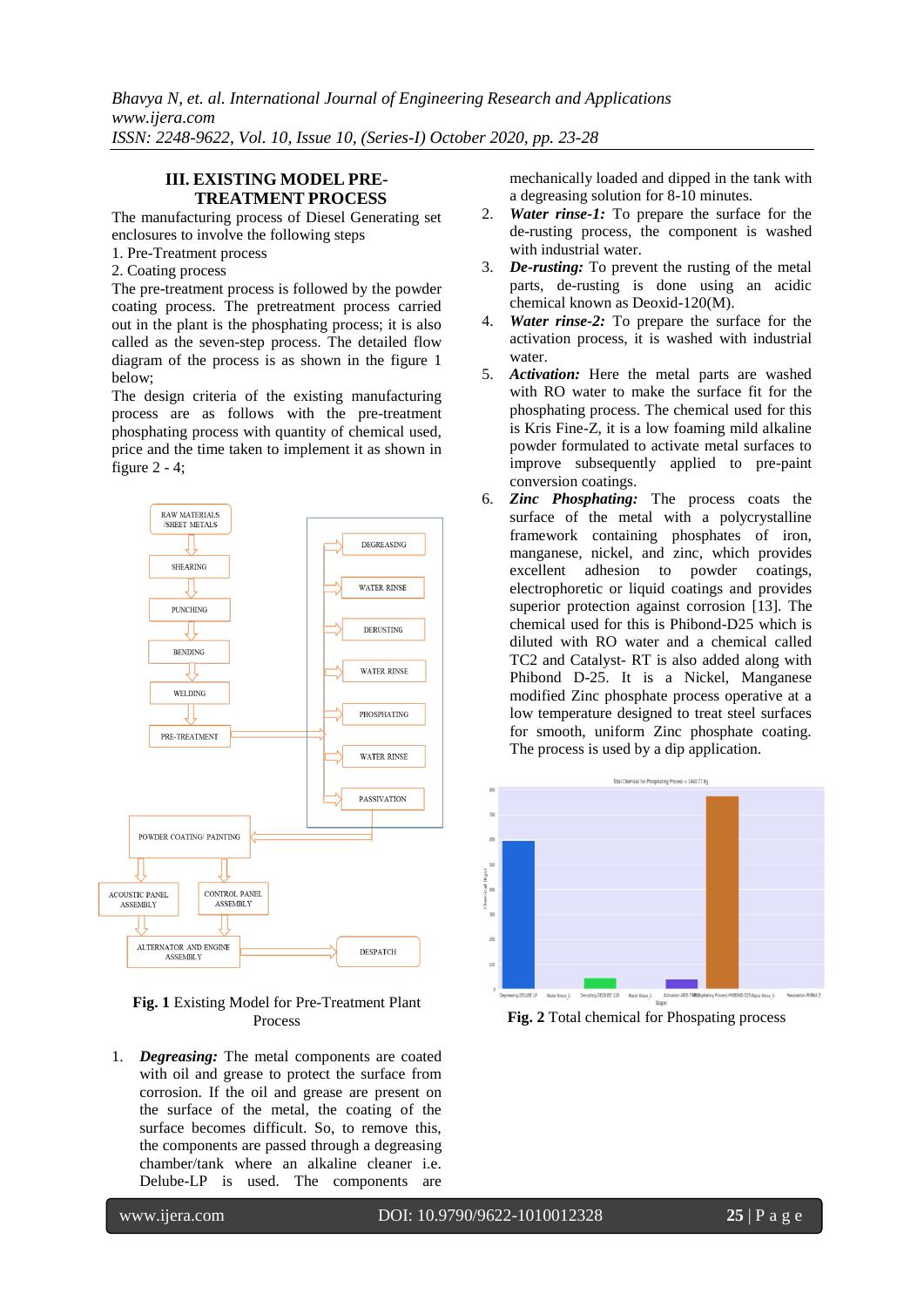

**Fig. 3** Total Price for Phospating process



**Fig. 4** Total Time for Phospating process

- 7. *Water rinse-3:* The metal components are now again washed with industrial water to make the surface fit for the passivation process.
- 8. *Passivation:* It is a process by which a metal is handled or coated to reduce its surface's chemical reactivity, i.e. to remove free iron from the metal's surface utilizing an acid solution to prevent corrosion. For this purpose, RO water is used. The acid-based chemical used here is Phipas- Z.
- 9. *Drying:* After the seven tank pre-treatment process the components are passed through the oven maintained at a temperature of 190-210℃ as per the material used. It is cured for 12-20 minute accordingly
- 10. *Final Air Cleaning:* Now the parts are cleaned by using an air dryer so that no moisture is present on the parts.
- 11. *Powder coating:* Now the components are ready for the powder coating process, in this industry mechanical sort of spraying/coating is done. The percentage of powder waste generated is further given to the vendors for the recycling/disposal.
- 12. *Oven Curing:* After the powder coating the components are passed through the oven to dry the surfaces. Temperature is maintained at 190- 210℃ as per the material used. It is cured for 12- 20 minutes accordingly.

## **IV. THE PROPOSED MODEL PRE-TREATMENT PROCESS**

Nano-ceramic conversion coating process; it is also called as the five-step process. The detailed flow diagram of the process is as shown in the figure 5 below;

The design criteria of the proposed manufacturing process are as follows with the pretreatment Nano-ceramic conversion coating process with quantity of chemical used, price and the time taken to implement it as shown in figure 6 - 8;



#### **Fig. 5 Proposed Model for Pre-Treatment Plant Process with Nano-Ceramic Conversion Coating**

- 1. *Degreasing:* The metal components are coated with oil and grease to protect the surface from corrosion. If the oil and grease are present on the surface of the metal, the coating of the surface becomes difficult. So, to remove this, the components are passed through a degreasing chamber/tank where an alkaline cleaner i.e. Delube-LP is used. The components are mechanically loaded and dipped in the tank with a degreasing solution for 8-10 minutes.
- 2. *Water rinse-1:* To maintain the efficiency of Nano-coating on the metal surface, the components are washed with soft water. It is immersed in the bath for 1-2 minutes or 2-3 dips.
- 3. *Water rinse-2:* In this tank demineralized water (DM water) is used. For Nano-coating, the surface should be free from minerals. So, after spraying the parts with raw water it is again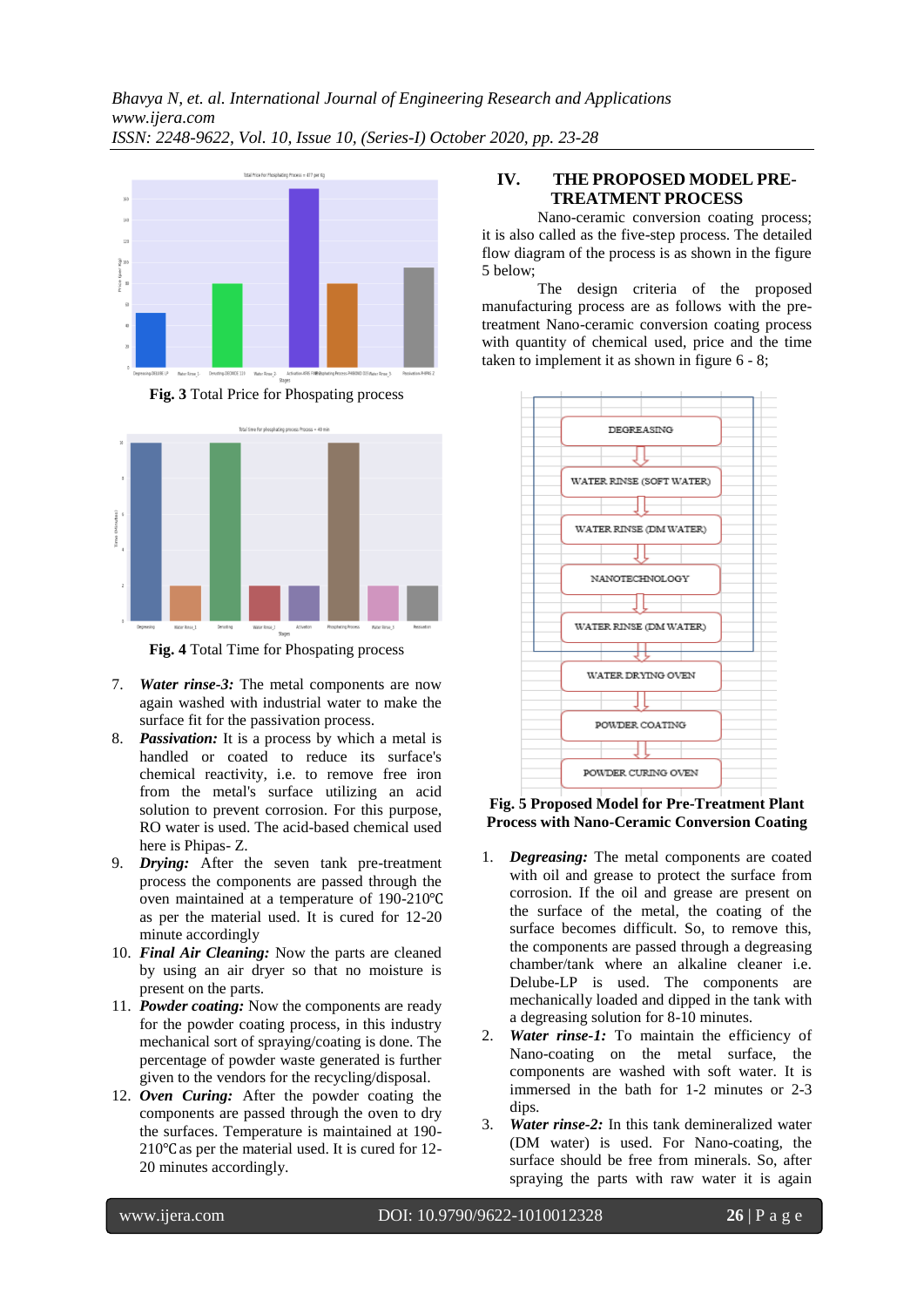sprayed with DM water, to make the surface free of minerals. It is immersed in the bath for 1-2 minutes or 2-3 dips.

4. *Nano-ceramic Coating:* To increase the adhesion of the powder coat onto the metal surface, it is sprayed with nanomaterial i.e. Bonderite M-NT. The nature of the chemical is alkaline. Immersed in the bath for 1-2 minutes or 2-3 dips.



**Fig. 6** Total chemical for Nano-ceramic process



**Fig. 7** Total Price for Nano-ceramic process



**Fig. 8** Total Time for Nano-ceramic process

5. *Water rinse-3:* now again the parts are sprayed with DM water. To remove the excess chemicals adhered to it. It is immersed in the bath for 1-2 minutes or 2-3 dips.

- 6. *Water drying oven:* After the 5 tank pretreatment process the components are passed through the water drying oven maintained at a temperature of 80-120℃. It is passed at the rate of 0.9-1 m/minute.
- 7. *Powder coating:* Now the components are ready for the powder coating process, in this industry mechanical sort of spraying/coating is done. The percentage of powder waste generated is further given to the vendors for the recycling/disposal.
- 8. *Powder curing oven:* After the powder coating the components are passed through the oven to dry the surfaces. Temperature is maintained at 180-200 ℃.

#### **V. DISCUSSION**

In the existing system, there are seven stages to implement the pre-treatment plant process in the surface coating industry. By using this methodology, the time is taken for each stage, also the quantity of the chemical at each stage, quantity of the water at each stage, and cost of the chemical at each stage is very high. When compared to the existing system, the proposed model has only 5 stages, to implement the pre-treatment plant process with Nano-Ceramic conversion coating at the surface coating industry. By using this proposed model, the time is taken for each stage, also the quantity of the chemical at each stage, quantity of the water at each stage, and cost of the chemical at each stage will be very less.

# **VI. CONCLUSION**

The pre-treatment process with Nanoceramic conversion coating at the surface coating industry will reduce the negative impact on the environment by this proposed model. This proposed model will help in the use of water efficiency, the number of chemicals to be used as less, and the time take at each stage will be reduced and cost-efficient in the process changes.

#### **REFERENCES**

- [1]. Clean Development Mechanism, 2020. Available at a state at a state of  $\alpha$  at a state at a state at a state at a state at a state at a state at a state at a state at a state at a state at a state at a state at a state at a state at a state at a state at a s [https://en.wikipedia.org/wiki/Clean\\_Develop](https://en.wikipedia.org/wiki/Clean_Development_Mechanism) ment Mechanism
- [2]. Mayuri R. Naik, Anju Singh, Seema Unnikrishnan, and Neelima Naik, Role of the Clean Development Mechanism (Cdm) in the Development of National Energy Industries, *Energy & Environment,* 25, 2014, 325-342.